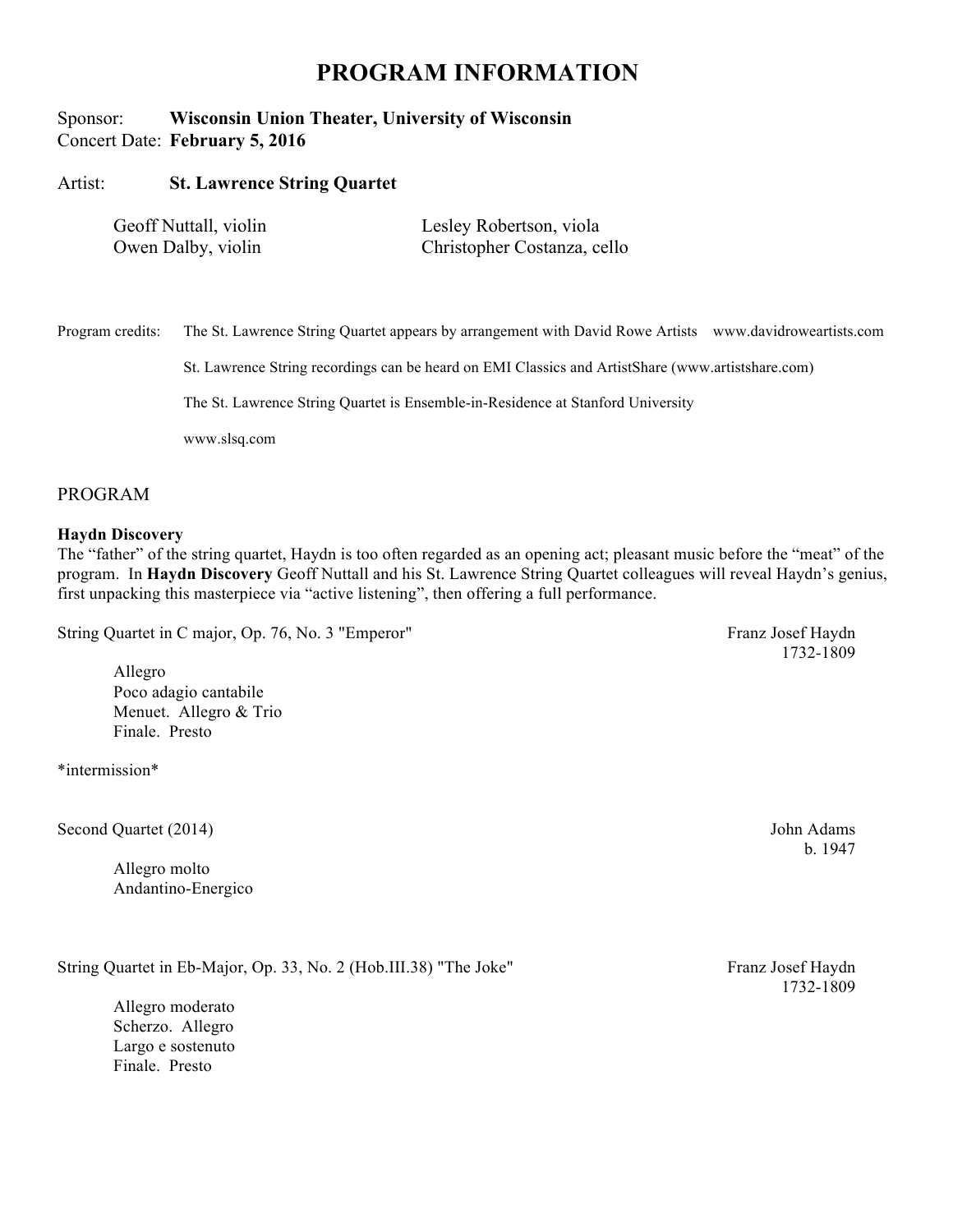# **St. Lawrence String Quartet**

**http://www.slsq.com**

**Geoff Nuttall, violin Owen Dalby, violin Lesley Robertson, viola Christopher Costanza,** cello

"A sound that has just about everything one wants from a quartet, most notably precision, warmth and an electricity that conveys the excitement of playing whatever is on their stands at the moment." – The New York Times

Established in 1989, the St. Lawrence String Quartet has developed an undisputed reputation as a truly world class chamber ensemble. The quartet performs internationally and has served as Ensemble in Residence at Stanford University since 1998.

The St. Lawrence continues to build its reputation for imaginative and spontaneous music-making, through an energetic commitment to the great established quartet literature as well as the championing of new works by such composers as John Adams, Osvaldo Golijov, Ezequiel Vinao, and Jonathan Berger.

In late summer 2015, the quartet will tour Europe with the San Francisco Symphony, performing composer John Adams' "Absolute Jest" under the baton of conductor Michael Tilson Thomas for audiences the UK, Germany, Romania and Switzerland. Additionally in the fall, they will perform at Carnegie Hall in New York. During the summer season, SLSQ is proud to continue its long association with the Spoleto Festival in Charleston, SC.

The Quartet's residency at Stanford includes working with music students as well as extensive collaborations with other faculty and departments using music to explore myriad topics. Recent collaborations have involved the School of Medicine, School of Education, and the Law School. In addition to their appointment at Stanford, the SLSQ are visiting artists at the University of Toronto. The foursome's passion for opening up musical arenas to players and listeners alike is evident in their annual summer chamber music seminar at Stanford.

Lesley Robertson and Geoff Nuttall are founding members of the group, and hail from Edmonton, Alberta, and London, Ontario, respectively. Christopher Costanza is from Utica, NY, and joined the group in 2003. Owen Dalby, from the San Francisco Bay area, joined in 2015. All four members of the quartet live and teach at Stanford University in California.

*April, 2015– please destroy any previously or undated versions*.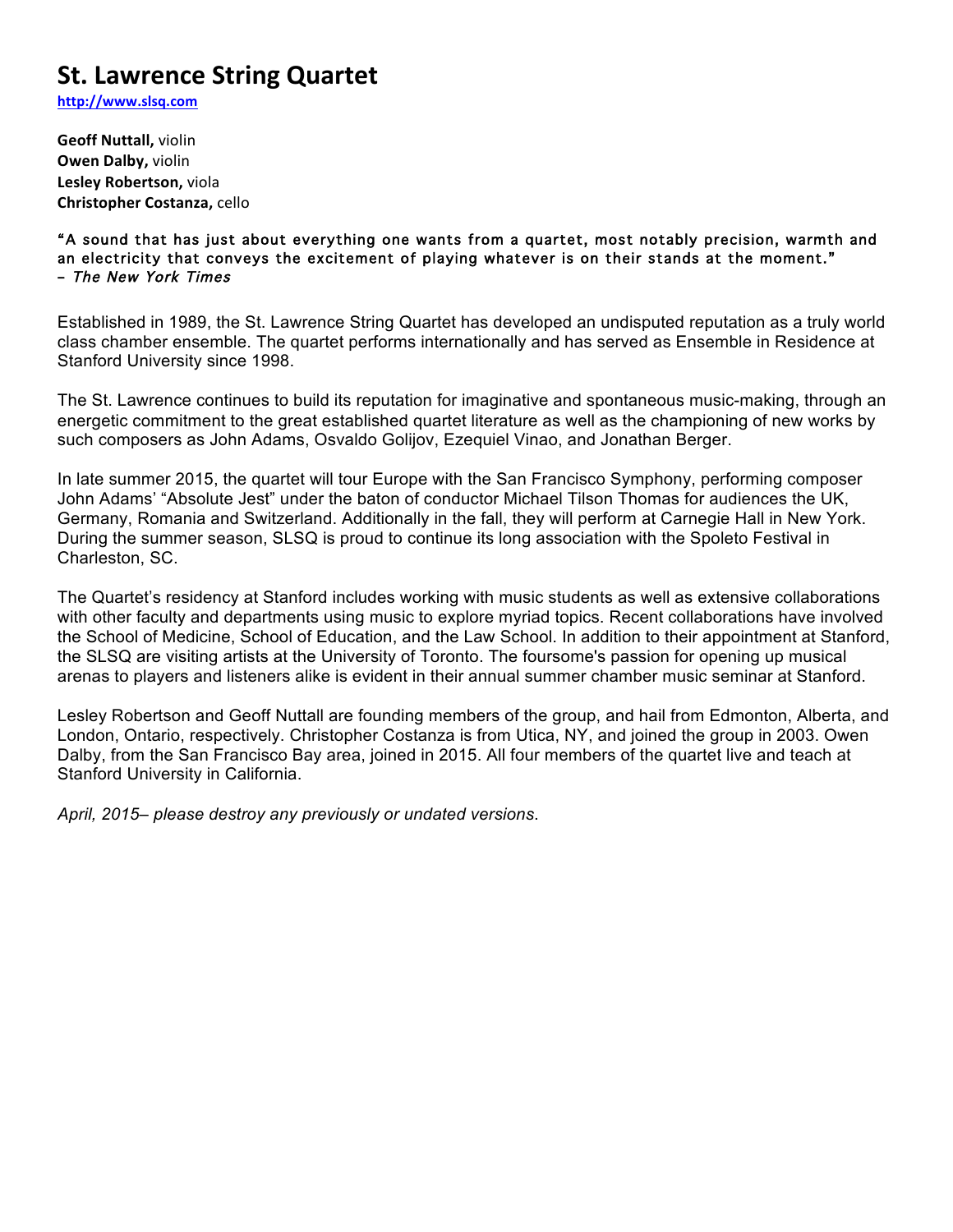# Notes on the program

## **JOSEPH HAYDN (1732-1809)**

*Quartet in C, Op. 76 No. 3 (Hob.III:77) ('Emperor') (1797)*

In 1796, the city of Vienna was under threat of invasion from Napoleon. French troops led by Napoleon were advancing from the Po valley into Styria. Other troops were advancing from the East and both were closing in on Vienna in a pincer-like move. Vienna was in a state of emergency and a civilian militia had been mobilized to protect the city. Following a state commission, Haydn, a strong nationalist, was commissioned to write national song for the cause. His beautiful, heartfelt *Gott erhalte Franz den Kaiser* (God Preserve Franz the Emperor) was a bold challenge to the *Marseillaise* and was instantly adopted as the Austrian national anthem. In fact, so universal was the appeal of Haydn's melody that it was later to be used as the 'Brotherhood' anthem of Freemasonry, as the German national anthem *Deutschland, Deutschland über alles*, and even as the Protestant hymns *Praise the Lord! Ye heavens, adore him* and *Glorious things of Thee are spoken.*

The slow movement of the Op. 76 No. 3 String Quartet is a set of variations on this celebrated, dignified tune. Hence the quartet's nickname *Emperor*, or *Kaiser.* Each instrument in turn introduces the solemn melody, while the other three instruments weave an increasingly intricate web around it. But Haydn goes further. He structures the entire work around the slow movement, making it the focal point of the quartet. The melody finds its way into the first movement whose five-note theme derives from Haydn's patriotic song: G (Gott) – E (erhalte) – F (Franz) – D (den) – C (Kaiser). This cryptic message would have been recognized in Haydn's day as one of the many 'learned' effects he used in his late quartets, complementing such popular elements as the lively country dance he fashions out of the same notes over a viola and cello drone in the central development section. The intensity and dignity of the four slow movement variations is set into relief by a forthright minuet. The finale, an intense, powerful movement, then completes the strong architectural structure that Haydn has built.

*— Program notes © 2015 Keith Horner. Comments welcomed: khnotes@sympatico.ca*

### **John Adams Second Quartet (2014)**

*This work was commissioned by Stanford Live, Carnegie Hall, the Julliard School, the Library of Congress's Dina Koston and Roger Shapiro Fund for New Music, and Wigmore Hall with the support of André Hoffmann, president of the Fondation Hoffmann, a Swiss grant-making foundation.* 

*The World Premiere was given by the St. Lawrence String Quartet at Bing Concert Hall, Stanford University on January 18, 2015.*

Both of John Adams' string quartets were composed with the St. Lawrence String Quartet in mind. But this latest work is actually the third he has composed for them. The original String Quartet (now likely to be known as the First Quartet) was written in 2008 and premiered January of 2009 at the Juilliard School, the work's principal commissioner. The St. Lawrence Quartet went on to perform that work many times throughout the world and made the first recording of it for Nonesuch Records.

Adams followed several years later with a grander idea: *Absolute Jest*, a 25-minute work for solo quartet and orchestra based on fragments from Beethoven, primarily from the Opus 131 and 135 string quartets. Commissioned by the San Francisco Symphony to celebrate its centennial season, *Absolute Jest* was given its first performance in March of that year under that orchestra's music director, Michael Tilson Thomas with the St. Lawrence String Quartet performing the solo parts. The orchestra has twice toured with *Absolute Jest* and has also recorded it for a forthcoming CD release. Adams and the SLSQ have performed the work together in London, Toronto and with the New World Symphony in Florida.

The Second Quartet is thus the third piece to result from this exceptionally fruitful relationship between a composer and his favorite chamber group. Speaking of their working relationship, Adams says, "String quartet writing is one of the most difficult challenges a composer can take on. Unless one is an accomplished string player and writes in that medium all the time—and I don't know many these days who do—the demands of handling this extremely volatile and transparent instrumental medium can easily be humbling, if not downright humiliating. What I appreciate about my friends in the St. Lawrence is their willingness to let me literally 'improvise' on them as if they were a piano or a drum and I a crazy man beating away with only the roughest outlines of what I want. They will go the distance with me, allow me to try and fail, and they will indulge my seizures of doubt, frustration and indecision, all the while providing intuitions and frequently brilliant suggestions of their own. It is no surprise then for me to reveal that both the First Quartet and *Absolute Jest* went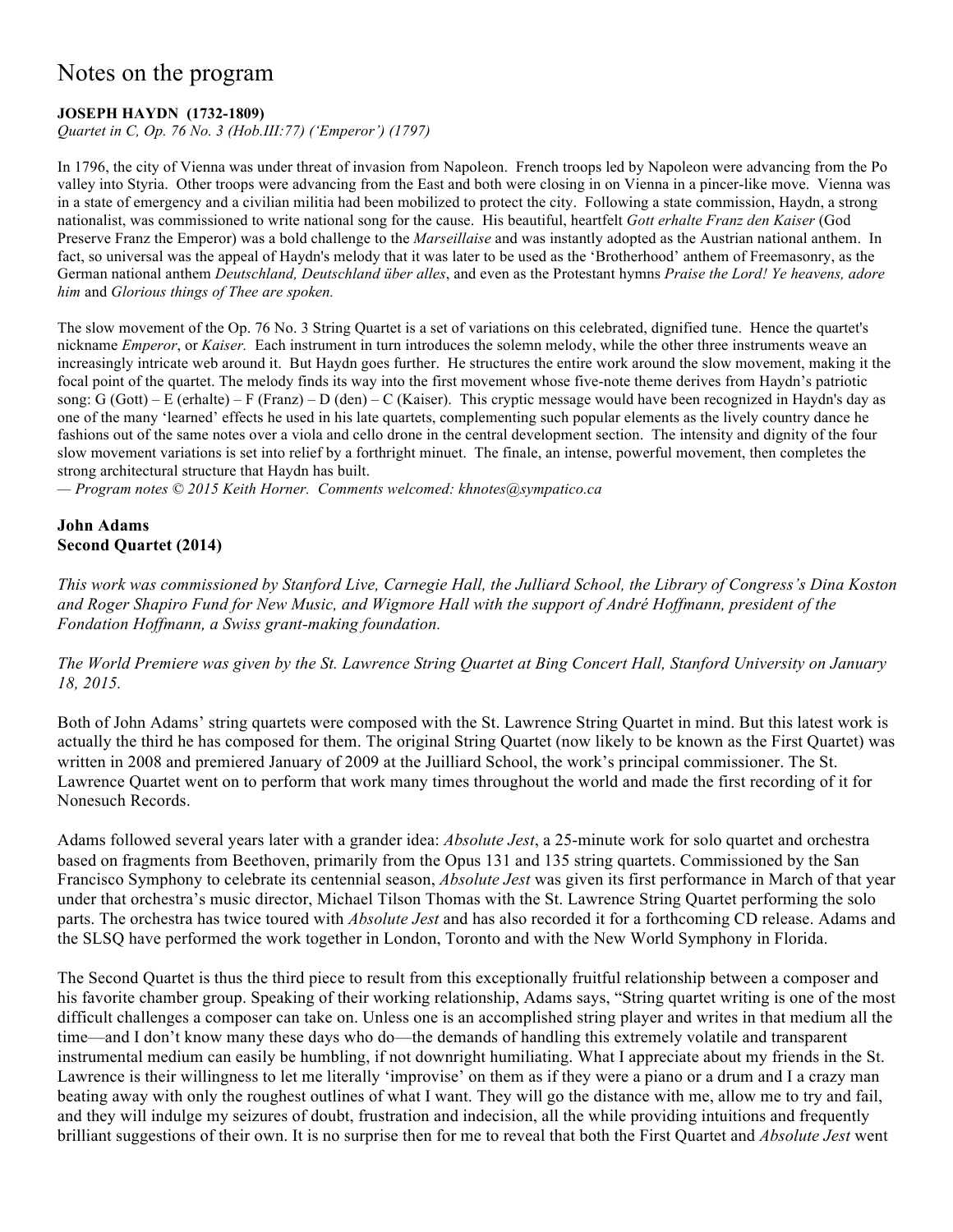through radical revision stages both before and after each piece's premiere. Quartet writing for me seems to be a matter of very long-term 'work in progress.'"

Although not a string player himself, Adams admits to a lifelong absorption in the literature, having discovered the Beethoven, Mozart and Bartók quartets as a teenager. While still a teenager he often played clarinet in the great quintets by Mozart and Brahms, and during that formative time he attended what he called "life-changing" performances by both the Juilliard and the Budapest Quartets.

The new quartet uses the same tropes as *Absolute Jest* in that it too is based on tiny fragments—"fractals," in the composer's words—from Beethoven. But the economy here is much stricter. The first movement, for example, is entirely based on two short phrases from the scherzo to the late Opus 110 piano sonata in Ab major. The transformations of harmony, cadential patterns and rhythmic profile that occur in this movement go way beyond the types of manipulations favored in *Absolute Jest*.

Like the First Quartet this new work is organized in two parts. The first movement has scherzo impetus, and moves at the fastest pace possible for the performers to play it. The familiar Beethoven cadences and half cadences reappear throughout the movement like a homing mechanism and each apparition is followed by a departure to an increasingly remote key and textural region.

The second part begins "Andantino" with a gentle melody that is drawn from the opening movement of the same Opus 111 piano sonata. Here the original Beethoven harmonic and melodic ideas go off in unexpected directions, almost as they were suggestions for a kind of compositional "free association."

The Andantino grows in range and complexity until it finally leads into the "Energico" final part of the piece, a treatment of one of the shortest of the Diabelli Variations. This particular variation of Beethoven's features a sequence of neighborkey appoggiaturas, each a half step away from each main chord. Adams amplifies this chromatic relationship without intentionally distorting it. Like its original Beethoven model, the movement is characterized by emphatic gestures, frequent uses of "sforzando" and a busy but convivial mood of hyperactivity among the four instruments.